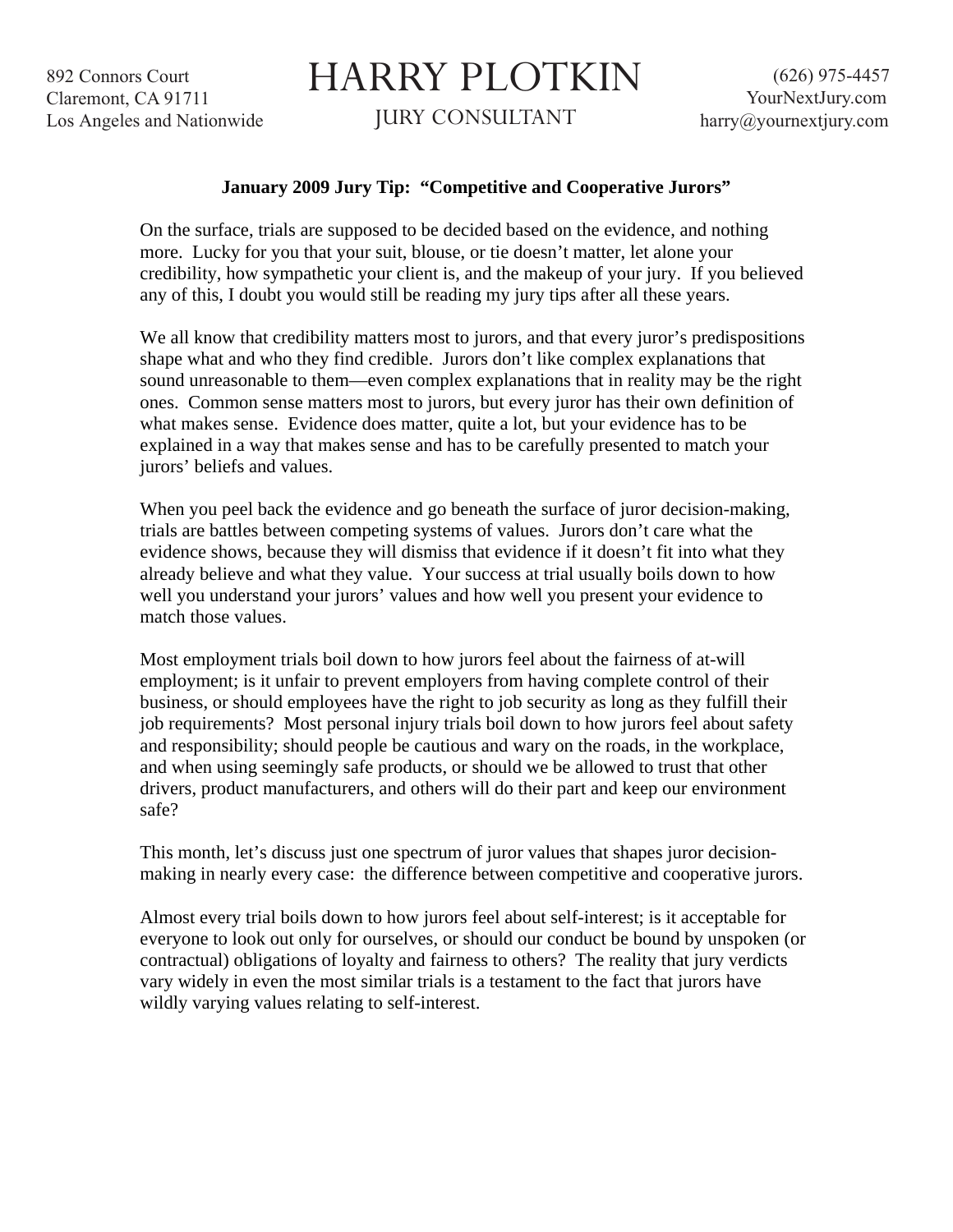Time and again, I've seen mock jurors in deliberations argue over a verdict even when they AGREE that the defendant (or plaintiff) did the very self-serving or unfair thing that they're being accused of. These jurors are not fighting over facts and evidence; they're fighting over values. I can't count the number of times I've seen mock jurors insist that a defendant had a right to do the very thing they're being sued for, or insist that the plaintiff should be blamed for being foolish or naïve enough to trust the defendant, for not exercising enough caution or self-preservation, or for "playing dumb" and pretending to be surprised when a defendant chose its own self-interest at the expense of the plaintiff's.

Think about two jurors on opposite sides of the self-interest spectrum. On one side, imagine a highly competitive champion of self-reliance who believes wholeheartedly in personal responsibility and cutthroat competition, like a dynamic salesperson or a selfemployed business owner in a highly-competitive, win-at-all-costs industry. On the other side, imagine an empathetic, nurturing schoolteacher or social worker who believes in treating others with fairness and compassion. Imagine how differently the two jurors would view an unfair competition trial, or an intellectual property trial.

In my experience, how competitive a juror is will usually be the most telling sign of how a juror will make value judgments when evaluating what the litigants SHOULD have done.

Competitive jurors are perfectly comfortable with the reality that people, businesses, and all entities are focused first and foremost on their own self-interest. More importantly, most competitive jurors believe that anyone who doesn't recognize that everyone is looking out for themselves, especially those who blindly trust others, is foolish and naïve. As a result, competitive jurors defend aggressive conduct that may push the envelope of fair dealing and are much more willing to excuse competitive 'wrongdoing.'

On the other hand, cooperative jurors have a strict definition of wrongdoing. Cooperative jurors demand that people and entities have priorities beyond self-serving ones. They don't mind when corporations try to make money, but they are angered when corporations consciously choose profit over loyalty to employees, customer safety, the environment, and considerations that impact the rest of society beyond the stockholders. Unlike competitive jurors, cooperative jurors don't blame people and companies when they are victimized, even when they turn a blind eye to wrongdoing and don't take steps to protect themselves. Even more interesting, cooperative jurors don't just get angry when a defendant breaks a promise; they often believe in unspoken duties of fairness and cooperation that don't have to be written into a contract, a promise, or a law or guideline. In fact, cooperative jurors will insist that there are unspoken rules of fairness and cooperation even when there is NO contract, promise, rules, or fiduciary duty between parties, and they are equally outraged when a defendant who has never promised anything to a plaintiff makes a self-centered decision and causes harm.